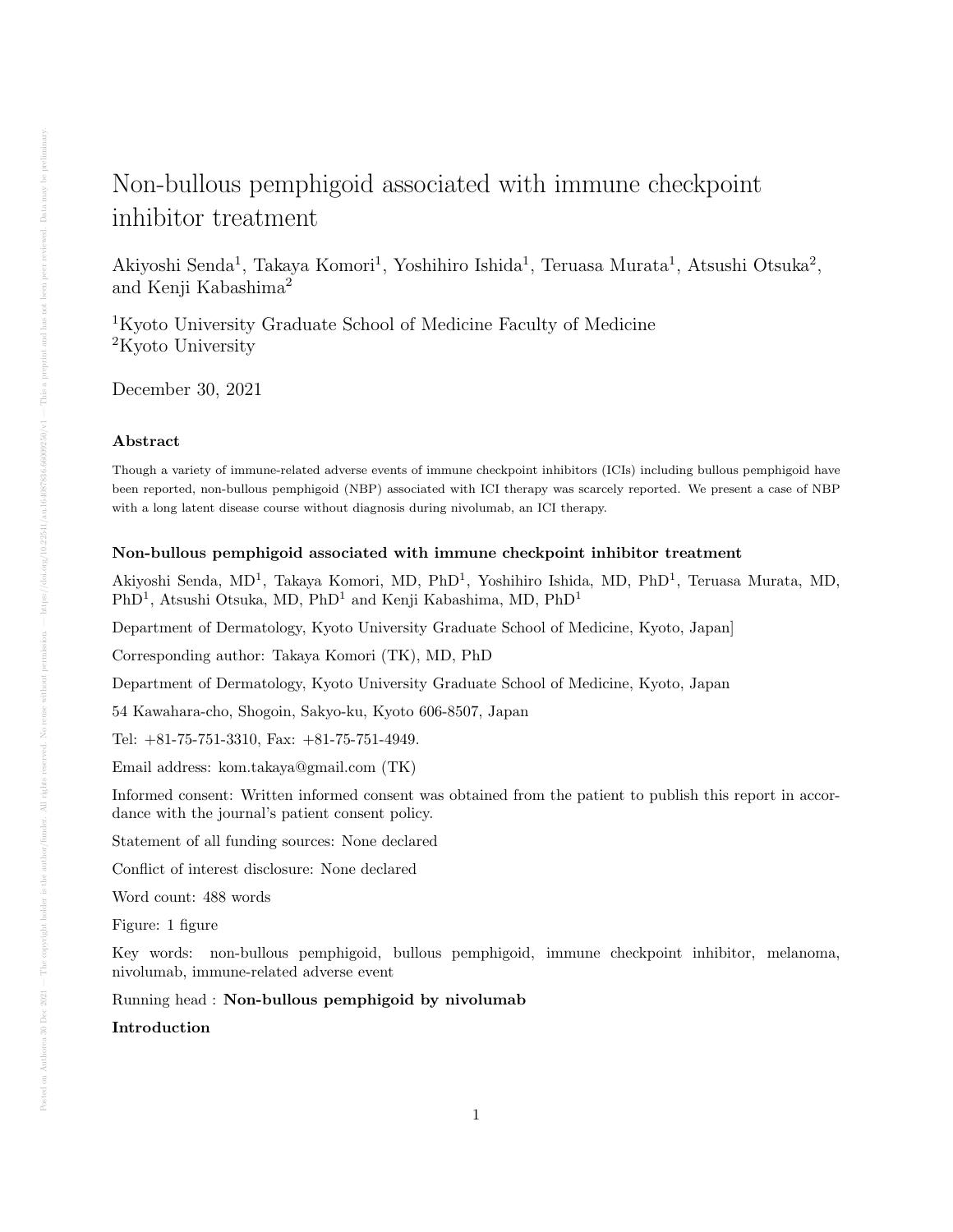Nivolumab is an immune checkpoint inhibitor (ICI) that facilitates T cell activation by counteracting the suppressive effect of programmed death 1 signaling on T cells, which results in great efficacy in various cancers including melanoma (1). Thus far, a variety of cutaneous immune-related adverse events (irAEs) have been reported, including bullous pemphigoid (BP) (2). However, only one report previously described non-bullous pemphigoid (NBP) associated with ICI treatment (3). Here, we describe a second case report of an insidious presentation of NBP during nivolumab treatment.

# Case Report

A 68-year-old male presented with metastatic recurrent uveal melanoma in liver and sacral bone 17 years after from the removal of left eye. Nivolumab/ipilimumab combination therapy was introduced. After three cycles of the combination therapy, we switched to nivolumab monotherapy (240 mg/body, every two weeks) because of colitis as irAE (grade 1, according to CTCAE criteria v.4.0). After 9 cycles of nivolumab, erythematous, urticarial pruritic papules and plaques developed on his back and extremities (Fig. 1a). We suspected cutaneous irAE and initiated topical clobetasol propionate 0.05% ointment without success. Skin biopsy was performed after 14 cycles of nivolumab (3 months from the onset of skin symptoms). Histological analysis revealed interface dermatitis and dermal lymphocyte infiltration (Fig. 1b), which were compatible with drug eruption. Thus, we continued nivolumab treatment with concurrent oral prednisolone  $(20 \text{ mg/day})$ . His skin symptoms worsened with some small blisters (7 months from the onset of skin symptoms) (Fig. 1c). Skin biopsy of the bullous lesion showed subepidermal blister formation and neutrophil infiltration in the dermis (Fig. 1d). Direct immunofluorescent (DIF) study showed linear C3 and IgG deposition at the basement membrane (Fig. 1e and data not shown). Serum anti-BP180 antibody was elevated (47.1 U/mL; normal range, <9.0 U/mL). Eosinophil counts were not elevated (2.0%; normal range, 3.0-5.0%). Total IgE level was below normal range. We diagnosed the patient with NBP associated with nivolumab treatment.

#### Discussion

Generally, NBP is recognized as non-bullous pruritic skin lesions and difficult to diagnose (2). Thus far, various cutaneous irAEs have been reported including about 60 cases of BP associated with ICI treatment (3). However, only four cases in one report of NBP associated with ICI were reported so far (4). A retrospective analysis indicates that about 20% of conventional BP cases without ICI were originally manifested as NBP (5). We can therefore estimate that there may be more undiagnosed or under-reported NBPs associated with ICIs.

About 10-20% of NBP are reported to accompany bullous lesions later during follow-up (2). In our case, bullous lesions developed seven months after the onset of skin symptoms. Persistent non-blistering pruritic plaques, combined with positive anti-BP180 antibody test, DIF findings and late onset of blister formation fulfilled the previously reported diagnostic criteria of NBP (5). Our case emphasizes the importance of publicizing the existence of NBP, a phenotype of BP that is difficult to diagnose, and exemplifies the diagnostic utility of serum anti-BP180 antibody and DIF in evaluating patients undergoing ICI with chronic pruritus.

# Author's contribution

Akiyoshi Senda: Drafting the manuscript and patient management. Yoshihiro Ishida, Teruasa Murata, Atsushi Otsuka, and Kenji Kabashima: Scientific revision of manuscript. Takaya Komori: Drafting the manuscript, patient management and corresponding author.

#### References

- 1. Seidel JA, Otsuka A, Kabashima K. Anti-PD-1 and Anti-CTLA-4 Therapies in Cancer: Mechanisms of Action, Efficacy, and Limitations.Front Oncol 2018; 8 : 86.
- 2. Lamberts A, Meijer JM, Pas HH, Diercks GFH, Horváth B, Jonkman MF. Nonbullous pemphigoid: Insights in clinical and diagnostic findings, treatment responses, and prognosis. J Am Acad Dermatol  $2019;81(2):355-363.$
- 3. Tsiogka A, Bauer JW, Patsatsi A. Bullous Pemphigoid Associated with Anti-programmed Cell Death Protein 1 and Anti-programmed Cell Death Ligand 1 Therapy: A Review of the Literature. Acta Derm